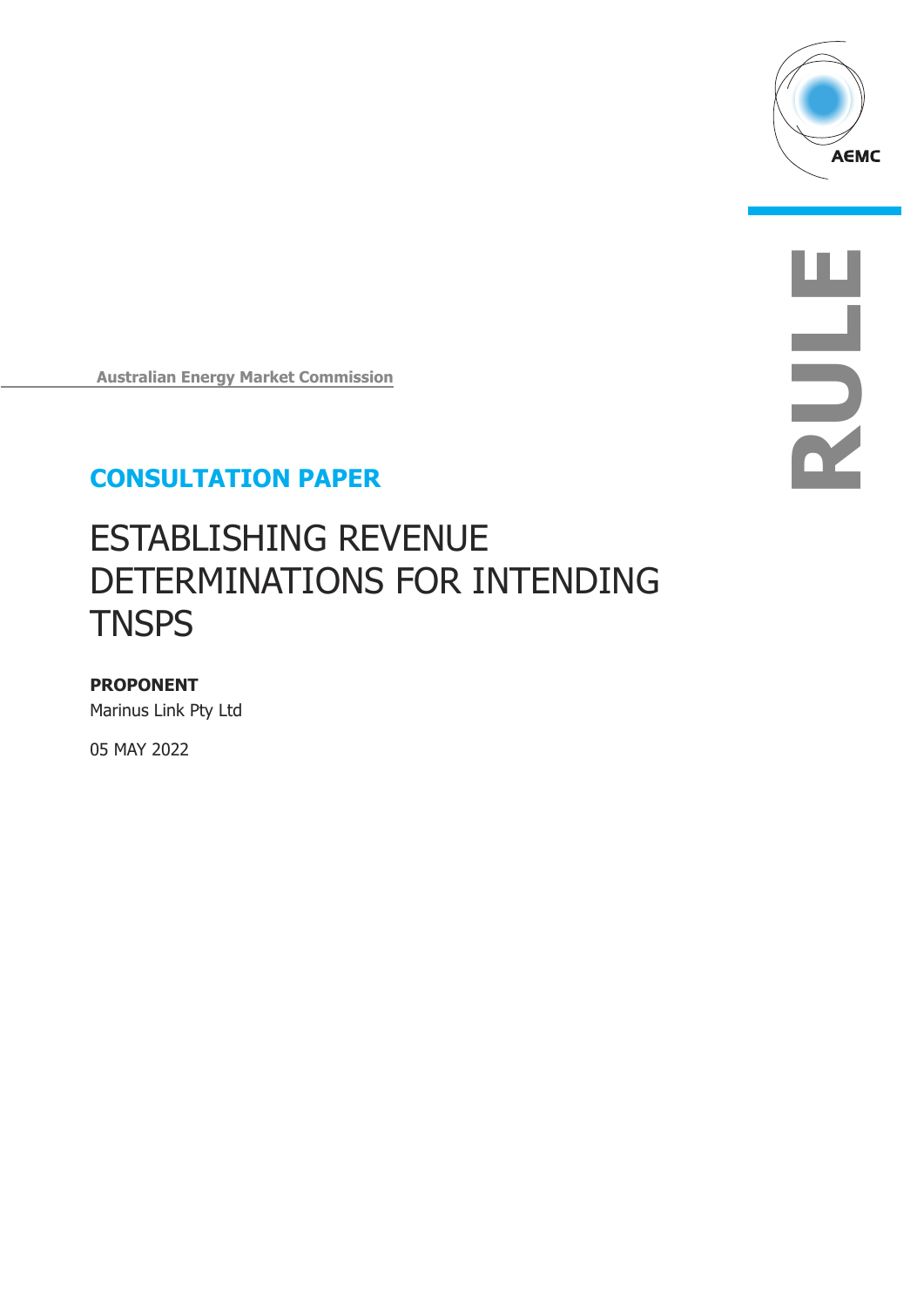#### INQUIRIES

Australian Energy Market Commission GPO Box 2603 Sydney NSW 2000

E aemc@aemc.gov.au T (02) 8296 7800

Reference: ERC0343

#### **CITATION**

AEMC, Establishing revenue determinations for Intending TNSPs, Consultation paper, 05 May 2022

## ABOUT THE AEMC

The AEMC reports to the Energy Ministers' Meeting (formerly the Council of Australian Governments Energy Council). We have two functions. We make and amend the national electricity, gas and energy retail rules and conduct independent reviews for the Energy Ministers' Meeting.

This work is copyright. The Copyright Act 1968 permits fair dealing for study, research, news reporting, criticism and review. Selected passages, tables or diagrams may be reproduced for such purposes provided acknowledgement of the source is included.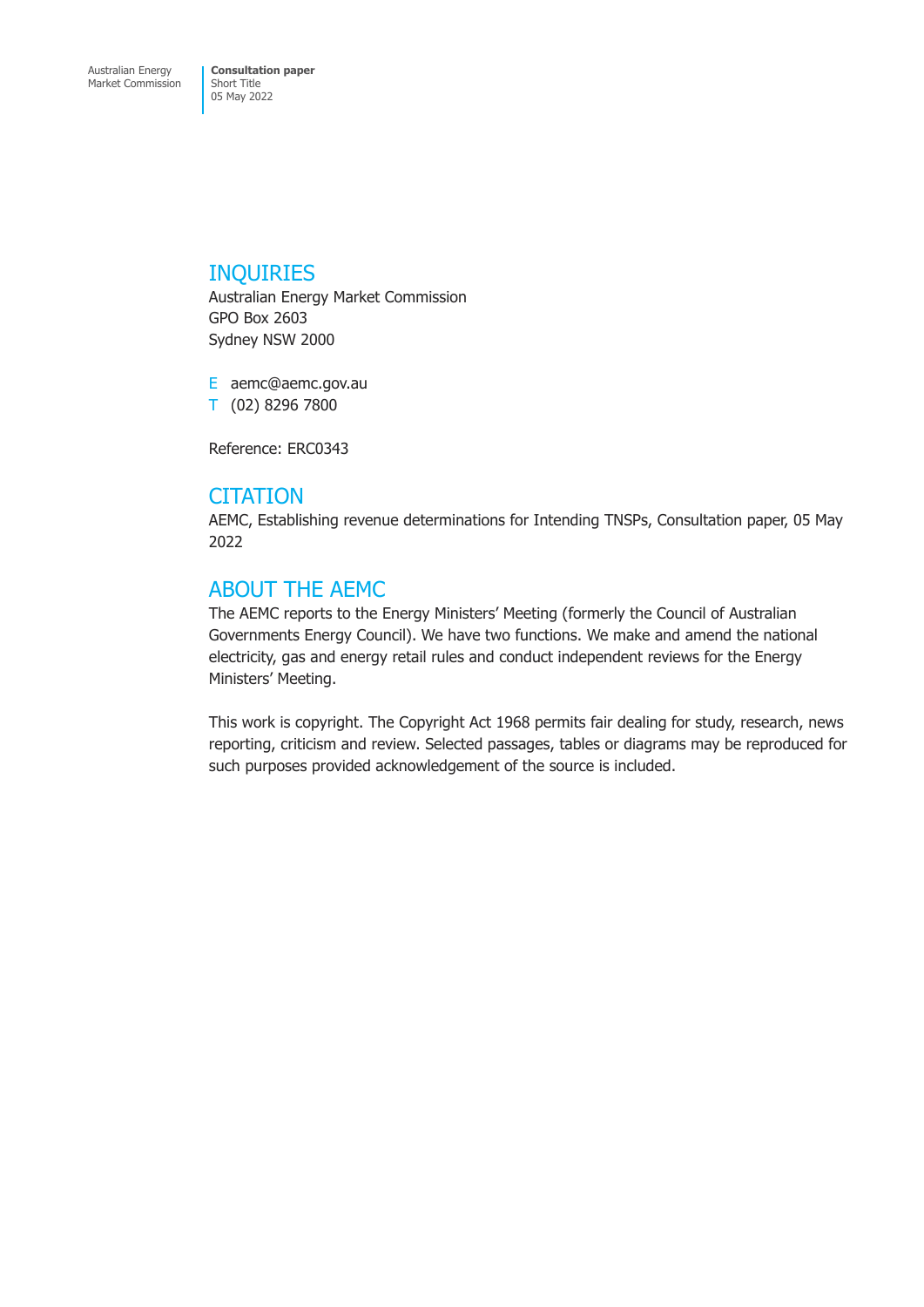Market Commission

# **CONTENTS**

| 1                    | <b>Introduction</b>                                                                   | 1              |
|----------------------|---------------------------------------------------------------------------------------|----------------|
| $\overline{2}$       | <b>Background</b>                                                                     | $\overline{2}$ |
| 2.1                  | AEMO's 'whole of system' plan identifies the need for new transmission assets         | $\overline{2}$ |
| 2.2                  | The economic regulation framework does not currently provide for Intending TNSPs      | $\overline{4}$ |
| 3                    | Details of the rule change request                                                    | 6              |
| 3.1                  | MLPL considers the benefits of the rule change request outweigh the costs             | 6              |
| 3.2                  | MLPL proposes rule amendments to enable a revenue determination for an Intending TNSP | $\overline{7}$ |
| 4                    | Assessment framework                                                                  | 10             |
| 4.1                  | Achieving the NEO/NGO/NERO                                                            | 10             |
| 4.2                  | Revenue and pricing principles                                                        | 10             |
| 4.3                  | Making a more preferable rule                                                         | 11             |
| 4.4                  | Proposed assessment framework                                                         | 11             |
| 5                    | <b>Issues for consultation</b>                                                        | 12             |
| 5.1                  | What's the problem MLPL is trying to solve?                                           | 12             |
| 5.2                  | Does MLPL's proposed solution address the problem?                                    | 13             |
| 5.3                  | What are the alternatives?                                                            | 13             |
| 6                    | <b>Consultation Process</b>                                                           | 15             |
| 6.1                  | Lodging a submission                                                                  | 15             |
| <b>Abbreviations</b> |                                                                                       |                |

#### **TABLES**

|  | Table 6.1: Key Dates |  |  |
|--|----------------------|--|--|
|--|----------------------|--|--|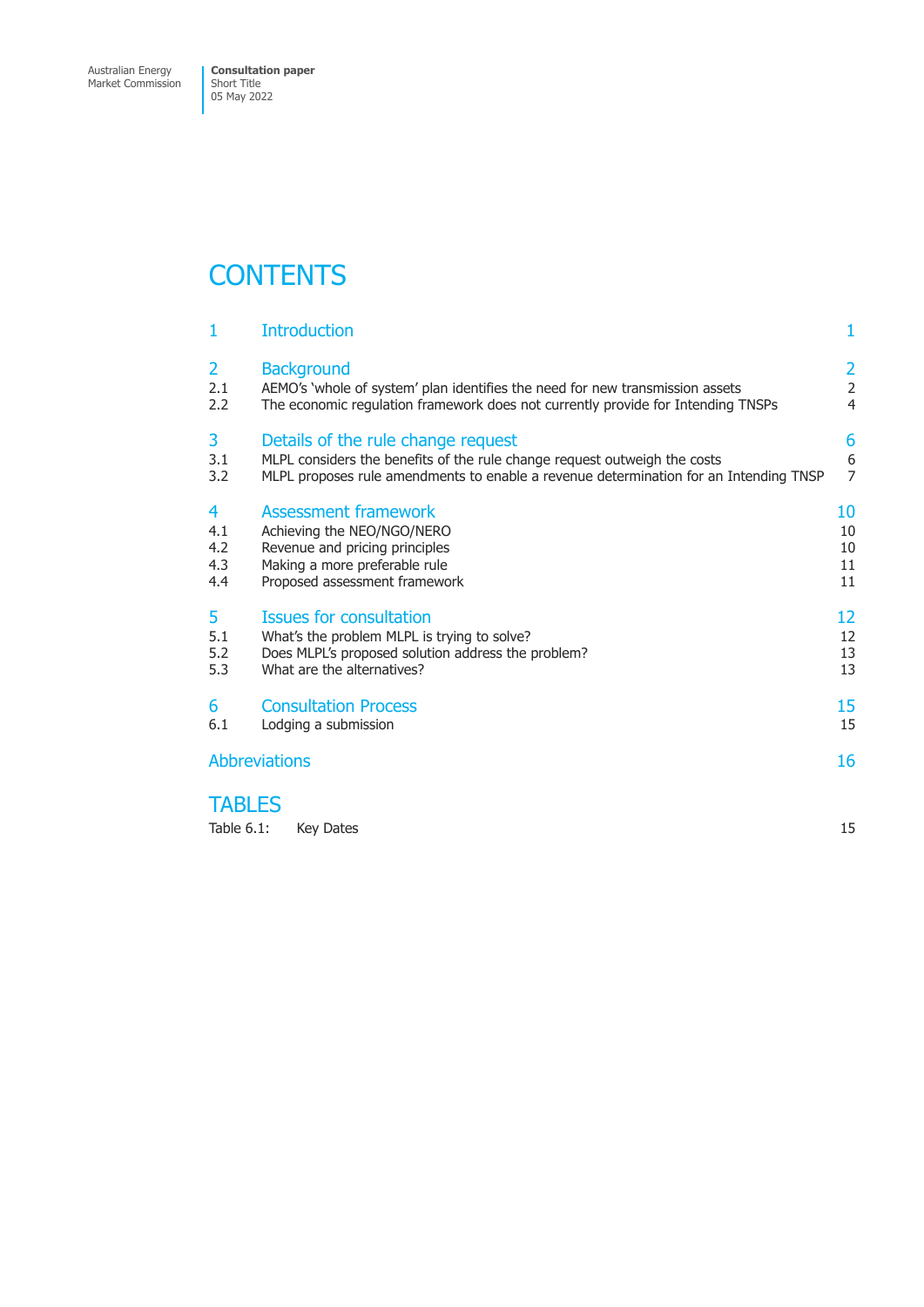# <span id="page-3-0"></span>1 INTRODUCTION

On 3 March 2022, Marinus Link Pty Ltd (MLPL) submitted a rule change request to the Australian Energy Market Commission (AEMC or Commission) seeking to enable the Australian Energy Regulator (AER) to establish a revenue determination for an Intending Transmission Network Service Provider (TNSP).

By 'Intending TNSP', MLPL is referring to a party that intends to provide prescribed transmission services, but does not currently do so, and who is registered by AEMO as an Intending Participant under Chapter 2 of the NER. $<sup>1</sup>$ </sup>

MLPL considers a revenue determination is a key input to making an investment decision to proceed with Project Marinus. However, MLPL says the AER cannot commence a revenue determination process until the project is completed and MLPL is providing prescribed transmission services.<sup>2</sup> The rule change request seeks to address this issue for all Intending TNSPs.

The rule change request does not deal with issues, such as cost allocation, specifically related to Project Marinus or other regulated transmission assets in Commonwealth waters. MLPL states transmission cost allocation is currently under consideration by several stakeholders and, if a pricing rule change is ultimately required, it would be the subject of a separate and independent rule change proposal.<sup>3</sup> This would include consideration of any issues associated with the location of Marinus Link in Commonwealth waters.

This consultation paper has been prepared to facilitate public consultation on the rule change request and to seek stakeholder submissions.

The paper:

- sets out a summary of, and background to, the rule change request,
- identifies several questions and issues to facilitate the consultation on this rule change request, and
- outlines the process for making submissions.

т

<sup>1</sup> MLPL rule change request, cover letter, p. 1.

<sup>2</sup> Ibid.

<sup>3</sup> Ibid, p. 2.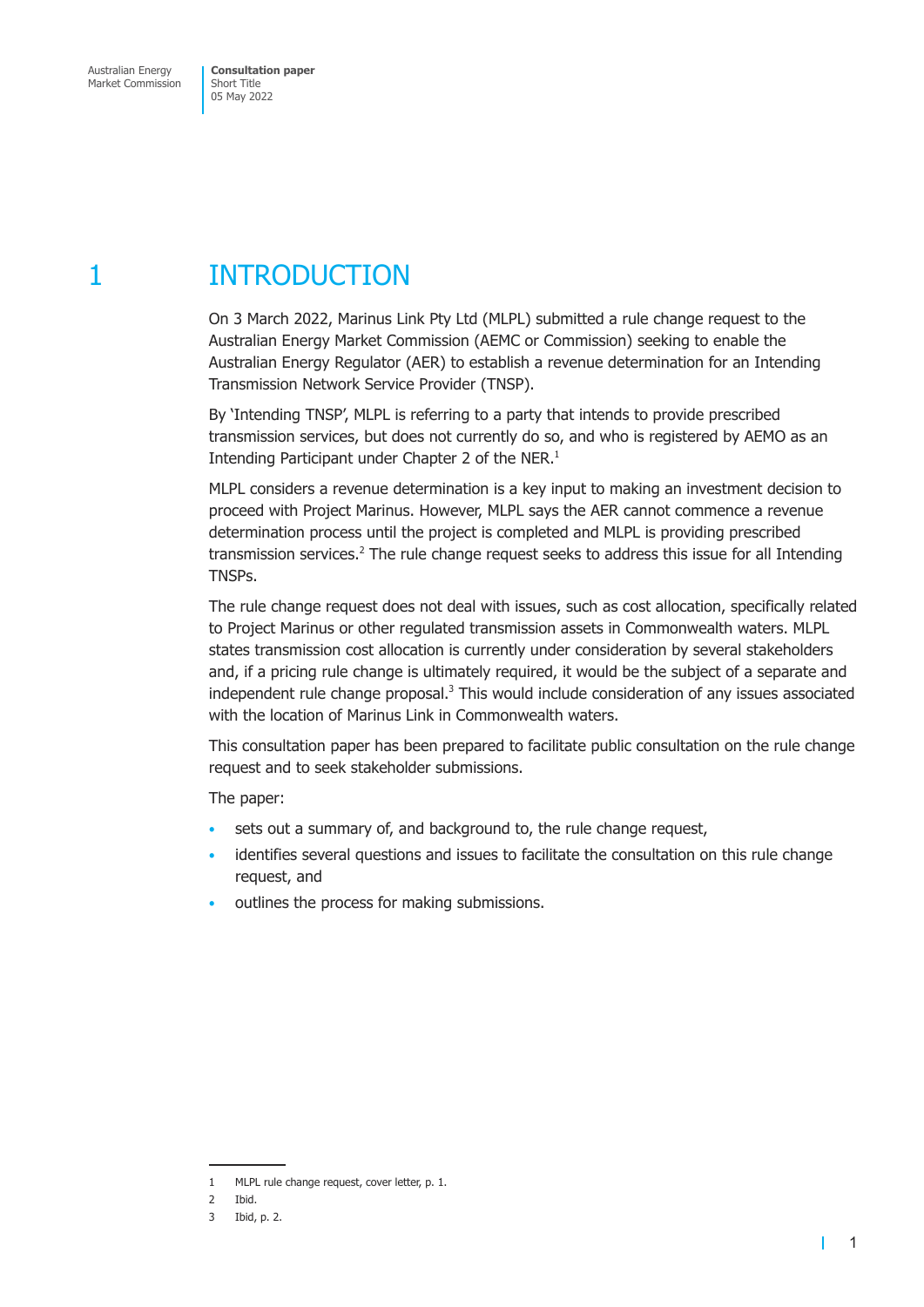<span id="page-4-0"></span>Market Commission

Short Title 05 May 2022

# 2 BACKGROUND

#### 2.1 AEMO's 'whole of system' plan identifies the need for new transmission assets

The purpose of the Australian Energy Market Operator's (AEMO's) Integrated System Plan (ISP) is to: $4$ 

"*establish a whole of system plan for the efficient development of the power system that achieves power system needs for a planning horizon of at least 20 years for the long term interests of the consumers of electricity*."

The ISP is a whole-of-system plan to efficiently achieve power system needs through transformational change, in the long-term interests of electricity consumers. AEMO has extended the ISP's planning horizon through to 2050, to reflect Australia's 2050 net zero emissions target.<sup>5</sup>

AEMO's draft 2022 ISP identifies the need for 10 000 km of new transmission to connect new generation and storage and deliver renewable energy to consumers throughout the NEM. It identifies a range of transmission projects that are actionable now as well as in the future.<sup>6</sup> Some of these actionable ISP projects are for entirely new transmission systems – not just extensions to existing networks.

#### **2.1.1 Marinus Link is a key actionable project under the ISP**

Marinus Link is a proposed 1500 megawatt (MW) capacity undersea and underground electricity connection to further link Tasmania and Victoria. The increased transmission capacity may be delivered in two 750 MW developments. Marinus Link will be supported by transmission network developments on the North West Tasmanian electricity network.<sup>7</sup>

AEMO's draft 2022 ISP lists Marinus Link (cables 1 and 2) as an actionable network investment that supports the 'optimal development path' $8$  – among other major transmission projects.

AEMO stated:9

"Marinus Link contributes roughly \$4.6 billion of the \$26 billion in net market benefits delivered by the Draft optimal development path in the most likely scenario, and is also part of all other high-ranking candidate development paths. Marinus Link provides improved access to Tasmania's dispatchable capacity (including deep storages) and high quality [variable renewable energy] opportunities, helping reduce the scale of investment needed on the mainland. Wind farms located in Tasmania (particularly

 $\mathbf{I}$ 

<sup>4</sup> Clause 5.22.2 of the NER.

<sup>5</sup> AEMO, Draft 2022 Integrated System Plan, December 2021, p.18.

<sup>6</sup> Ibid, p. 11.

See here.

<sup>8</sup> AEMO, Draft 2022 Integrated System Plan, December 2021, p. 56.

<sup>9</sup> Ibid, p. 67.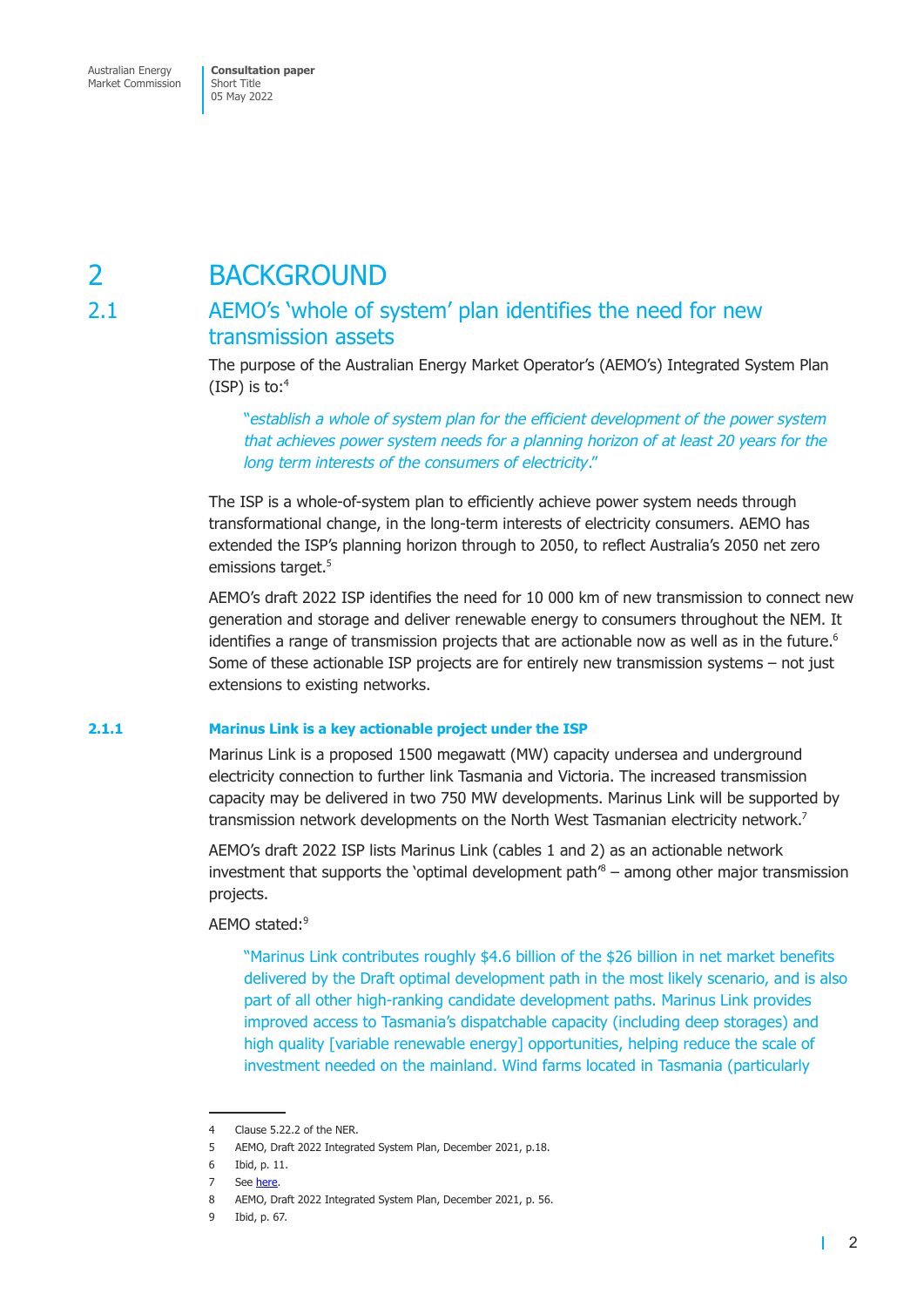Tasmania's Central Highlands and North-West REZs) produce more energy than almost all REZs on the mainland, and also provide greater resource diversity to mainland wind farms. Without improved access to these resources, more mainland capacity would be required for the equivalent volume of energy, which would increase system costs all else being equal."

Transmission businesses must apply a regulatory investment test (RIT-T) to all contigent projects, including 'actionable' ISP projects.10 The RIT-T for actionable ISP projects explores different options for meeting those needs to ensure a thorough cost–benefit analysis, and then chooses a preferred option to take forward. $^{11}$ 

According to the Project Assessment Conclusion Report, Project Marinus has satisfied the RIT-T requirements. TasNetworks analysis shows that Project Marinus would deliver a net economic benefit for all feasible options, and across every scenario, and should proceed.<sup>12</sup>

MLPL says Project Marinus is currently progressing through its design and approvals stage, which will culminate in a final investment decision in relation to the project comprising the Marinus Link interconnector, being progressed by MLPL, and the North West Transmission Developments, being progressed by TasNetworks.<sup>13</sup> The majority of the capital expenditure relating to Project Marinus will be undertaken by MLPL $^{14}$  – with project costs likely to be in the order of \$3 billion.<sup>15</sup>

#### **2.1.2 Cost allocation issues are a priority for the Energy National Cabinet Reform Committee**

On 10 December 2021, National Cabinet agreed new priorities for the Energy National Cabinet Reform Committee to deliver by the end of 2022.

The 2022 tasking requires Energy Ministers to report to National Cabinet on progress on improvement of the electricity transmission regulatory framework, with a focus on:16

- resolving the current regulatory issues facing major transmission projects identified in AEMO's Integrated System Plan
- developing a national approach to guide social licence and engagement for transmission infrastructure
- reviewing the current cost allocation approach and suitability of those arrangements for inter-regional transmission (among other things).

These issues are outside the scope of this rule change request.

П

<sup>10</sup> Clause 5.15A.1(b) of the NER. RIT-T projects are defined in clause 5.10.2 of the NER as a project to address an identified need identified by a TNSP, a joint planning project or an actionable ISP project.

<sup>11</sup> Clauses 5.15A.3 and rule 5.16A of the NER.

<sup>12</sup> TasNetworks, RIT-T Project Assessment Conclusions Report, p. 21, see here.

<sup>13</sup> More specifically, TasNetworks will be responsible for the North West Transmission Developments, while MLPL will be responsible for the DC interconnector and converter stations that make up the majority of Project Marinus costs.

<sup>14</sup> MLPL rule change request, cover letter, p. 1.

<sup>15</sup> Ibid, p.2.

<sup>16</sup> See here.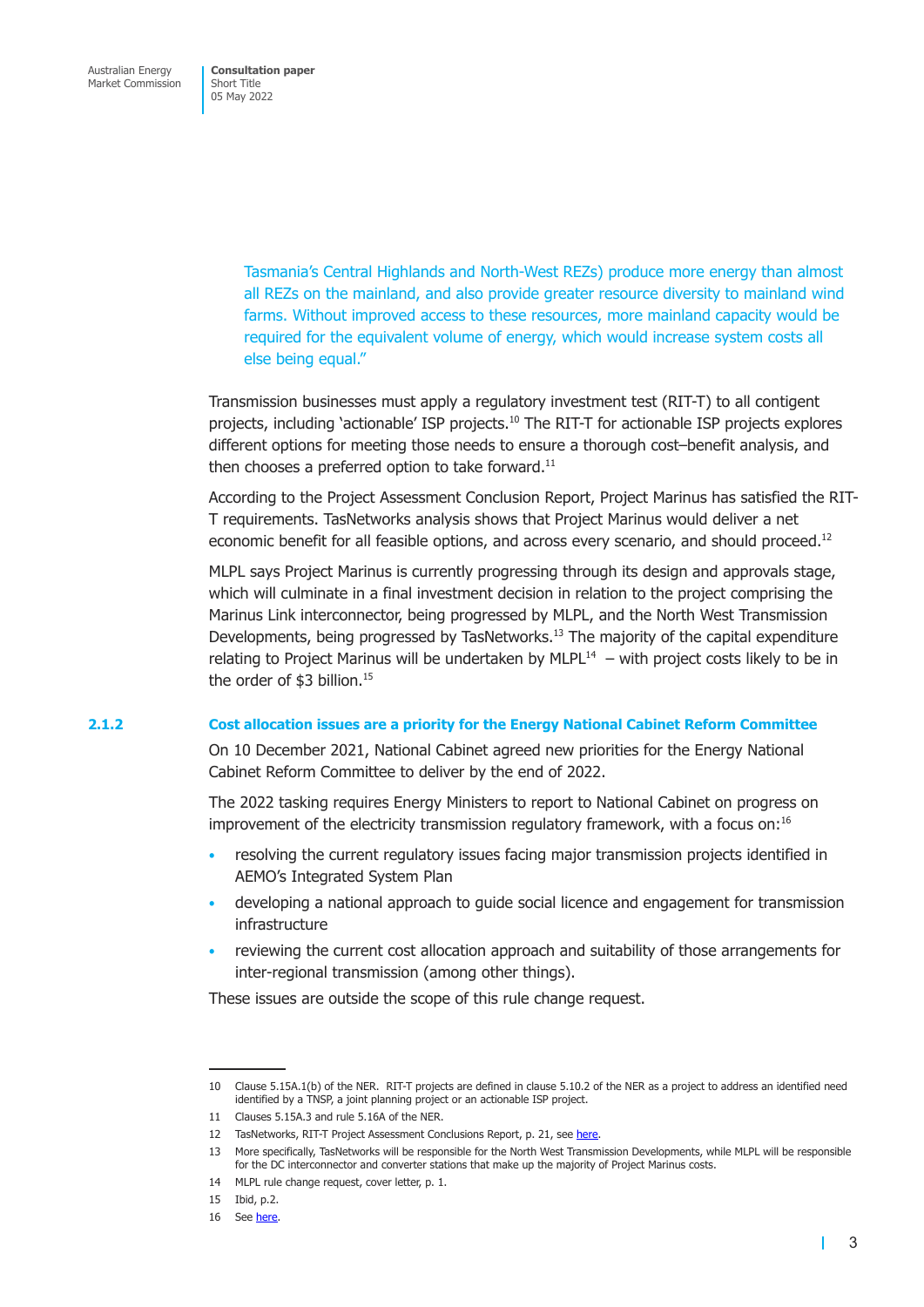## <span id="page-6-0"></span>2.2 The economic regulation framework does not currently provide for Intending TNSPs

Once a TNSP completes the RIT-T process for an actionable ISP project, it can submit a contingent project application to the AER subject to meeting the 'trigger event criteria' set out in clause 5.16A.5 of the NER. Contingent projects are significant network augmentation projects that may arise during a regulatory control period, but where the need and or timing of the project is uncertain. As such, the AER assesses forecast expenditure for these projects outside the regular revenue determination process. Contingent projects are linked to unique investment drivers, which are defined by a 'trigger event'.

The AER will assess a contingent project application and if it is satisfied that the trigger event has occurred, it will determine an additional revenue allowance for that TNSP. This results in an adjustment to the TNSP's revenue determination to reflect the efficient and prudent forecast expenditure associated with the contingent project for each remaining year of the regulatory control period.<sup>17</sup>

However, the contingent project mechanism does not apply to Intending TNSPs who do not have a revenue determination.

The AER is responsible for the economic regulation of TNSPs in all Australian jurisdictions except Western Australia. Registered TNSPs – that is, those providing *prescribed transmission services* – must periodically apply to the AER to assess their revenue requirements (typically, every five years). The AER must then set the maximum revenue that TNSPs can recover from users of their networks.

The AER regulates TNSPs under Chapter 6A of the National Electricity Rules (NER). Clause 6A.2.1 of the NER requires the AER to make transmission determinations for TNSPs in respect of prescribed transmission services. Further, Chapter 6A also sets out the provisions governing the process by which a TNSP may obtain a revenue determination.18 However, these provisions only apply to participants who are registered as a TNSP and not a participant who is an Intending  $TNSP^{19}$  Therefore, under the existing rules, MLPL considers that the AER does not have the power to make a revenue determination for an Intending TNSP.<sup>20</sup>

Schedule 6A.2 of the NER sets out the arrangements for establishing a regulatory asset base (RAB) for a transmission system that has not been the subject of a revenue determination. However, this Schedule assumes the TNSP has already undertaken the investment as the value of the RAB for that transmission system is the prudent and efficient value of the assets that are used by the TNSP to provide prescribed transmission services. $21$ 

 $\mathbf{I}$ 

<sup>17</sup> See clause 6A.8.2 and AER, Guidance Note: Regulation of actionable ISP projects, March 2021, p. 4.

<sup>18</sup> See Chapter 6A, Part E of the NER

<sup>19</sup> This is because Chapter 6A provides for rights and obligations in respect of a 'Transmission Network Service Provider', which is defined in Chapter 10 of the NER as a person who engages in the activity of owning, controlling or operating a transmission system. It does not apply to 'Intending Participants'.

<sup>20</sup> MLPL rule change request, p. 1.

<sup>21</sup> Clause S6A.2.1(d)(2) of the NER.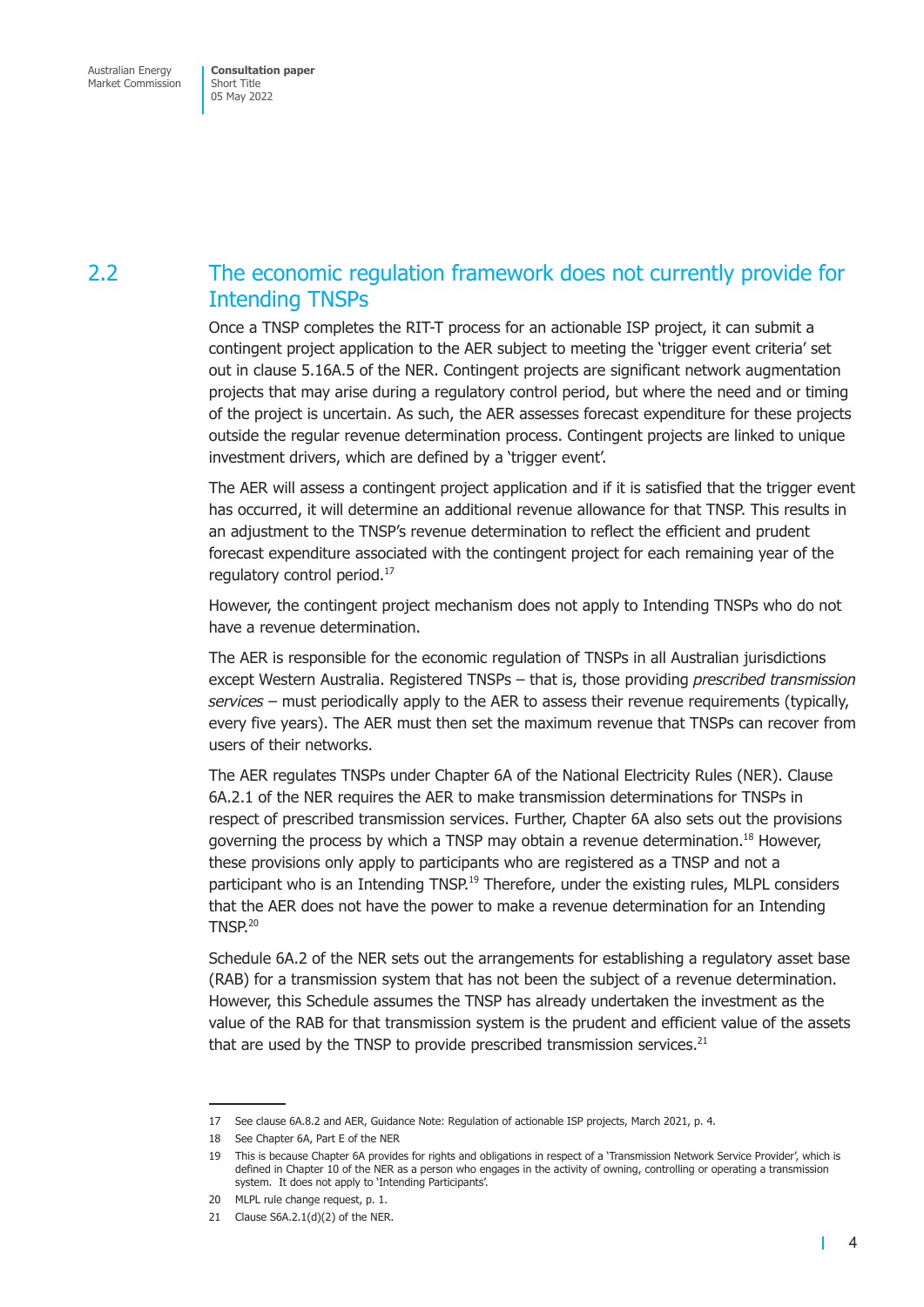#### **2.2.1 There is an existing mechanism to register as an Intending Participant**

Any person intending to act in any Registered Participant category, including as a Network Service Provider (NSP), may apply to AEMO for registration as an Intending Participant if it can satisfy AEMO that it intends to carry out an activity in respect of which it must be registered as a Registered Participant.<sup>22</sup> An Intending Participant is a Registered Participant for the purposes of the NER and as such, may exercise such rights and is bound by such obligations under the NER as specified by  $AEMO.<sup>23</sup>$ 

These rights and obligations are contained in AEMO's Schedule of Rights and Obligations of Intending Participants (Schedule). Under the Schedule, and in relation to Chapter 6A of the NER, an Intending TNSP may exercise the rights and is subject to the obligations applicable to a NSP in respect of services proposed to be provided by means of the Intending TNSP's transmission system (or, in the case of an Intending DNSPs, the distribution system).

While these rights and obligations were recently proposed by AEMO and then approved by the Commission in February 2022, MLPL's view is that the Schedule is not capable of imposing obligations on the AER to conduct a revenue determination under Chapter 6A and therefore cannot address the timing issues associated with MLPL needing a determination prior to a final investment decision.<sup>24</sup>

т

<sup>22</sup> Rule 2.7(a) of the NER.

<sup>23</sup> Rule 2.7(d) of the NER.

<sup>24</sup> MLPL rule change request, cover letter, p. 3.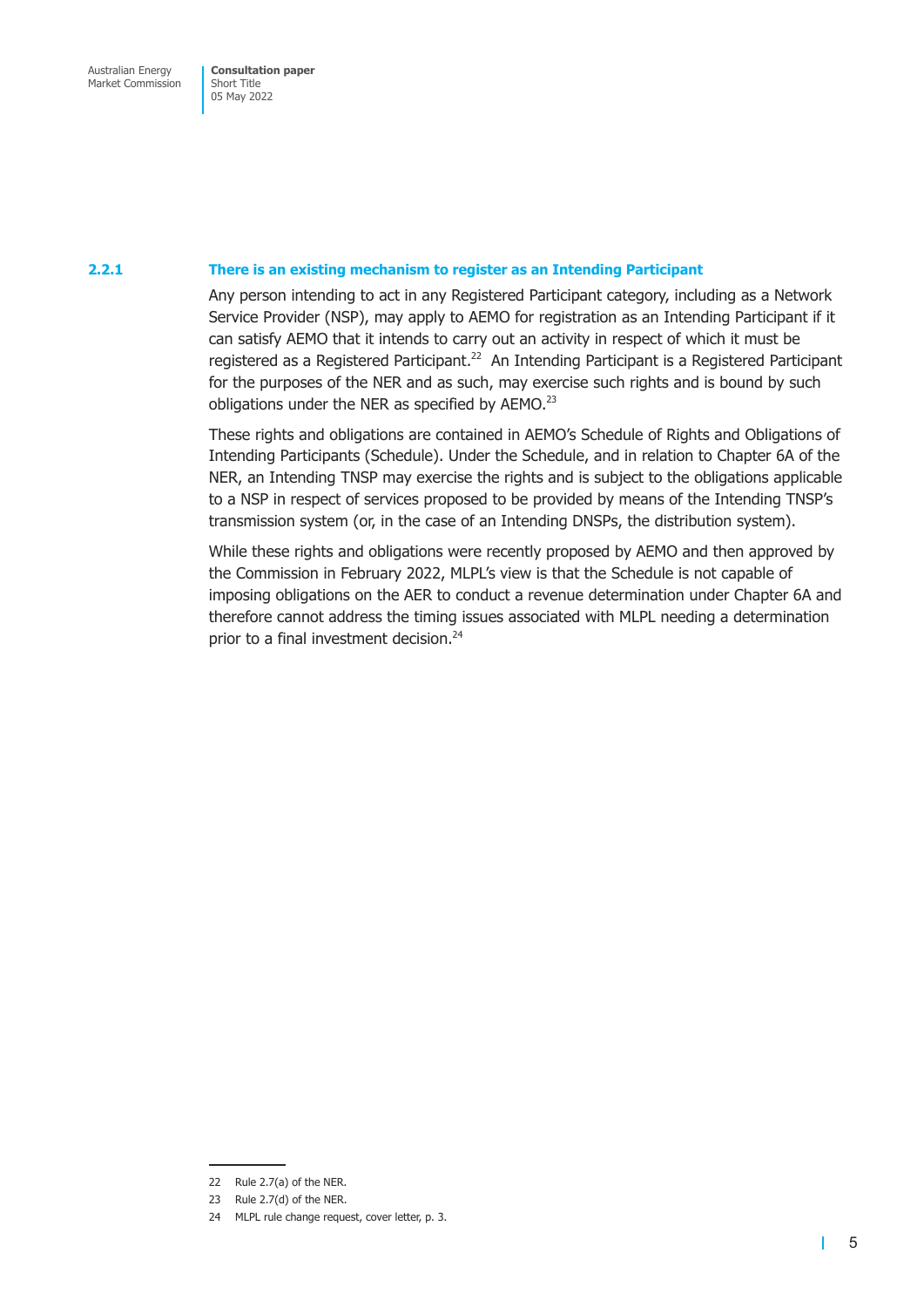<span id="page-8-0"></span>Market Commission

Short Title 05 May 2022

# 3 DETAILS OF THE RULE CHANGE REQUEST

MLPL's rule change request seeks to enable the AER to make a revenue determination for Intending TNSPs, including Marinus Link. Copies of the rule change request may be found on the AEMC website here.

MLPL's view is that a revenue determination is a pre-requisite for obtaining finance from the capital markets (and ultimately proceeding with the project), and a revenue determination for an Intending TNS[P cann](https://www.aemc.gov.au/rule-changes/establishing-revenue-determinations-intending-tnsps)ot be made under the existing rules.

As outlined in section 3.1, MLPL argues the proposed rule change will contribute to the National Electricity Objective (NEO) by enabling MLPL and future Intending TNSPs to obtain a revenue determination prior to making a final investment decision:<sup>25</sup>

"A rule change that facilitates a final investment decision is consistent with promoting efficient investment in electricity services for the long term interests of consumers. Specifically, as Project Marinus has satisfied the RIT-T and has been identified as an actionable ISP project by AEMO's draft 2022 ISP, it is expected to deliver substantial net market benefits."

MLPL says it is not seeking either 'special treatment' in the application of the revenue setting arrangements or early recovery of revenue.<sup>26</sup> MLPL's view is that the existing Chapter 6A provisions should apply in their standard form to Marinus Link – and, therefore, the revenue setting process and timetable would be unchanged from the current arrangements in the rules (section  $3.2$ ).<sup>27</sup>

MLPL is seeking a rule determination by mid-2022, which would allow it to apply to the AER for a revenue determination in November 2022, so that it can obtain a revenue determination and make a final investment decision by December 2024.

## 3.1 MLPL considers the benefits of the rule change request outweigh the costs

MLPL states the proposed rule change will not have any impact on the NEM or market participants, as it is entirely procedural in nature. Apart from those Intending Participants seeking a transmission determination, MLPL says the only other parties affected by the rule change will be the AER, consumers and stakeholders in their respective roles in making revenue determinations for Intending TNSPs.<sup>28</sup>

MLPL considers its rule change request:<sup>29</sup>

 $\mathbf{I}$ 

<sup>25</sup> MLPL rule change request, p. 4.

<sup>26</sup> Ibid, p. 20.

<sup>27</sup> MLPL rule change request, cover letter, p. 2.

<sup>28</sup> MLPL rule change request, p. 6.

<sup>29</sup> Ibid, p. 5.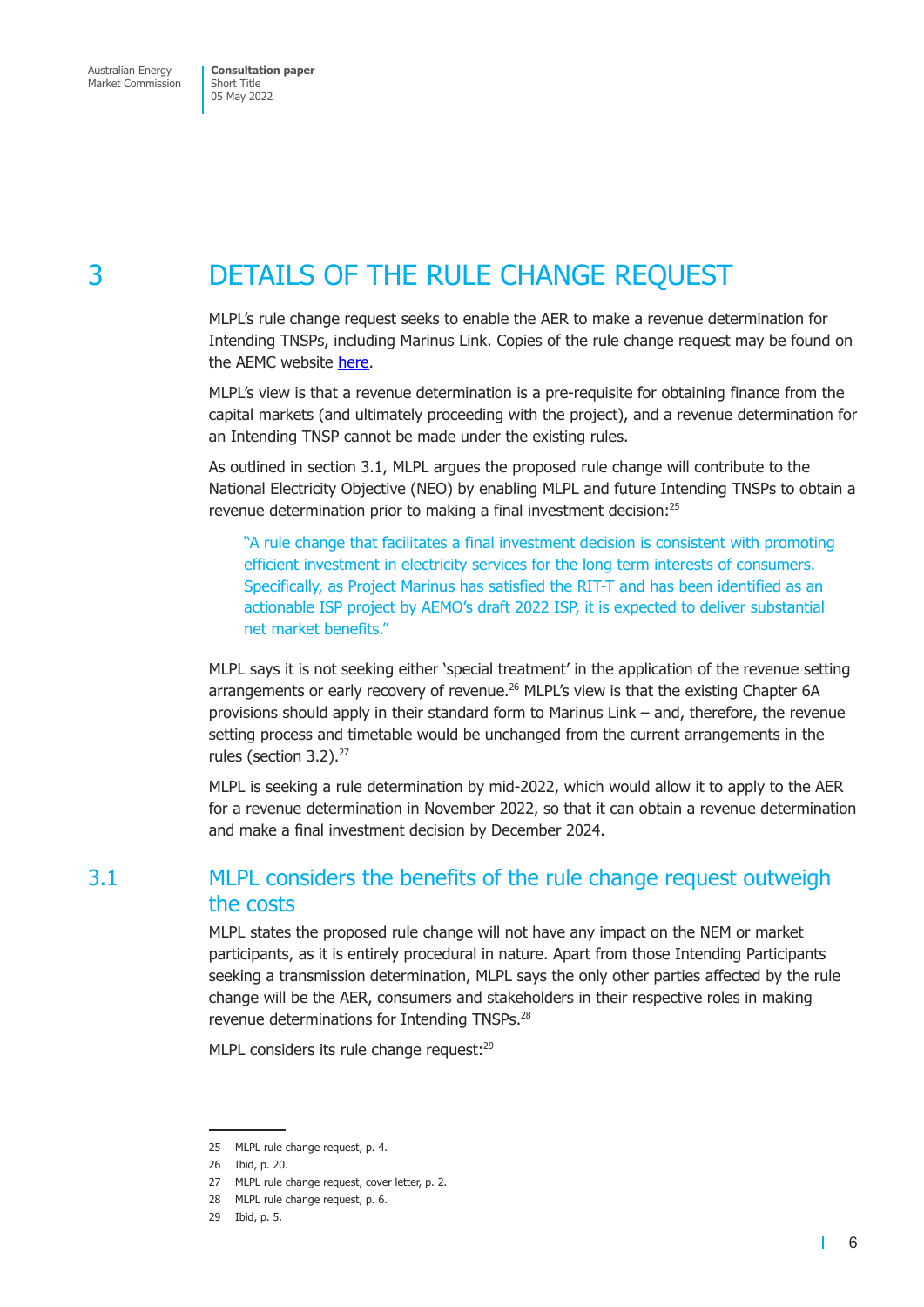- <span id="page-9-0"></span>• facilitates timely and efficient investment decision-making by Intending TNSPs by allowing the AER to make a revenue determination in advance of constructing transmission assets.
- establishes an appropriate revenue setting process for an Intending TNSP to allow it to deliver benefits to consumers.
- applies the existing Chapter 6A revenue determination process to Intending TNSPs, which is a well-accepted process that is understood by stakeholders and consumers.

MLPL notes the AER will be required to consider an application made by an Intending TNSP and to assess whether the proposed timetable for the revenue determination process is reasonable in the circumstances. MLPL says the cost of this assessment to the AER is likely to be modest.<sup>30</sup>

Further, MLPL highlights the AER will be required to undertake revenue determinations, including stakeholder consultation, in circumstances where there is no guarantee that the Intending TNSP will provide prescribed transmission services. MLPL considers there is a low to moderate risk that the revenue determination and the associated stakeholder consultation will prove to be unnecessary.<sup>31</sup>

Overall, MLPL says it does not expect the costs to be material compared to the important benefit of providing a timely revenue determination that facilitates efficient transmission network investment.32

## 3.2 MLPL proposes rule amendments to enable a revenue determination for an Intending TNSP

MLPL states that relatively modest drafting changes are needed to allow Chapter 6A to apply to Intending TNSPs: 33

"The proposed rule change amends Chapter 6A to enable the AER to make a revenue determination for an Intending TNSP, who is registered by AEMO as an Intending Participant under Chapter 2 of the Rules. It must be emphasised that the standard Chapter 6A process would then apply to the Intending TNSP, without amendment. Similarly, the Intending TNSP would be subject to the AER's guidelines and schemes. The proposed Rule change achieves this outcome by requiring references to 'TNSP' or 'NSP' to be read as referring to 'Intending TNSP'."

MLPL considers a key aspect of the rule change is to enable an Intending TNSP to activate the Chapter 6A process by submitting an application to the AER, which would explain why the revenue determination is being requested and setting out the proposed timetable for the review. The proposed rule requires that the timetable must be consistent with the existing

30 Ibid.

33 Ibid.

<span id="page-9-1"></span> $\mathbf{L}$ 

<sup>31</sup> Ibid, p. 6.

<sup>32</sup> Ibid.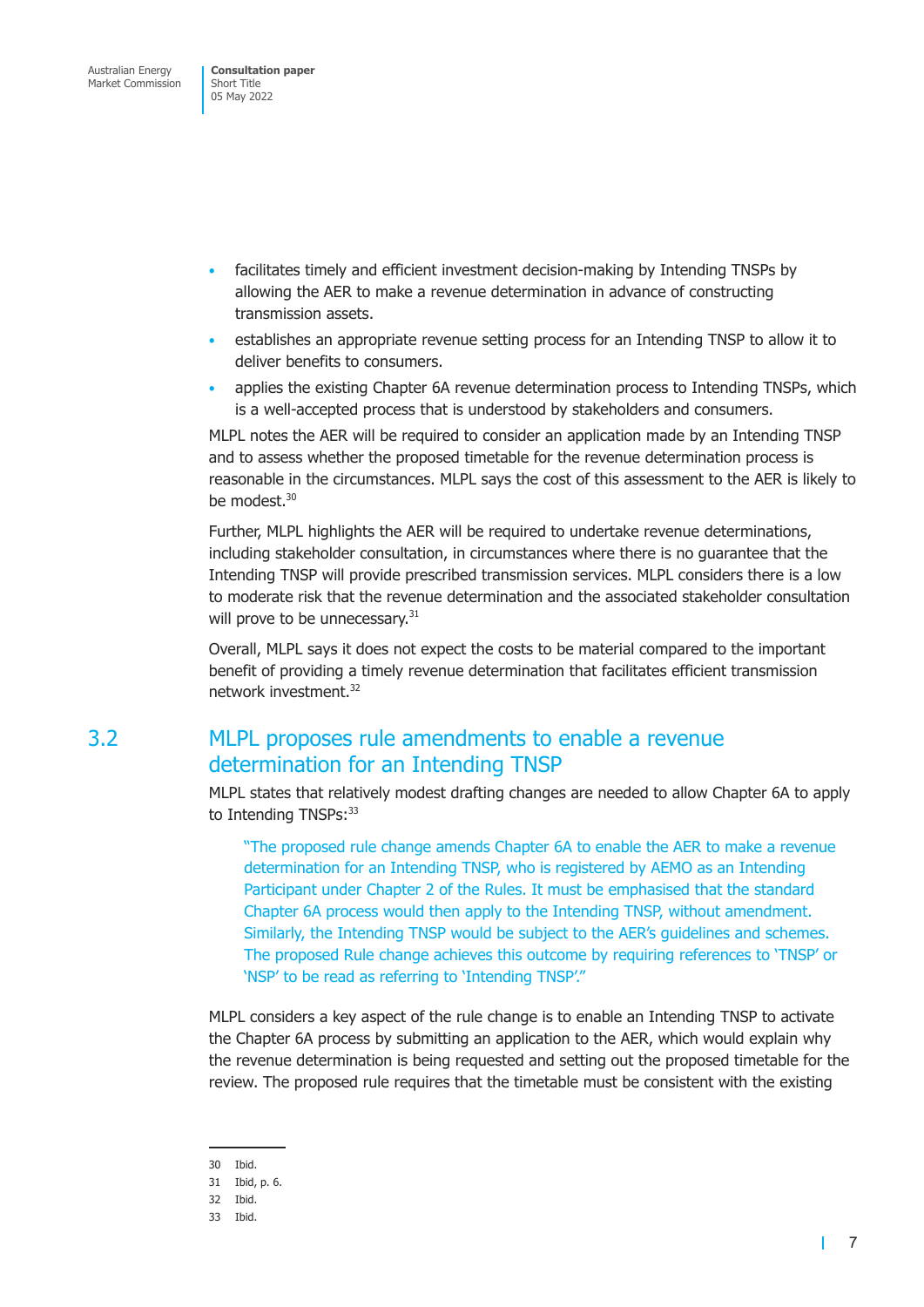Chapter 6A process, so that stakeholders are afforded the same engagement and consultation opportunities.34

To elaborate, to activate the Chapter 6A revenue setting process, MLPL's proposed rule requires the Intending TNSP to submit an application to the AER specifying the proposed timetable for its revenue determination – including the proposed regulatory control period: $35$ 

The Intending TNSP's proposed timetable must comply with the standard revenue determination process in Part E of Chapter 6A. The Intending TNSP is also required to explain why it expects to provide prescribed transmission services during the proposed regulatory control period.

MLPL submits the proposed rule only requires the AER to make a revenue determination if it is satisfied that the proposed timetable is reasonable in the circumstances and accords with the standard revenue setting process in Chapter 6A. MLPL says if the AER is not satisfied that the timetable is reasonable, it may propose an alternative timetable or reject the application, setting out its reasons. MLPL states the purpose of these provisions is to ensure that the AER is not required to undertake revenue determinations unnecessarily.<sup>36</sup> Moreover, MLPL proposes criteria that the AER would apply to assess whether the entity seeking a revenue determination is reasonably likely to provide prescribed transmission services during the regulatory control period nominated by that entity – the purpose of which is to minimise the risk that the AER will be required to conduct revenue determinations unnecessarily.<sup>37</sup>

MLPL proposes additional clarifying amendments to clause S6A.2.1(d)(2) that confirm expenditure incurred prior to the commencement of the first regulatory period should be included in the RAB, providing that it is prudent and efficient.<sup>38</sup> MPLP considers that this is required because clause  $S6A.2.1(d)(2)$  refers to the value of assets used by a TNSP (but only to the extent that they are used to provide such services) and that if expenditure already incurred could be excluded from the opening RAB, this would not be consistent with good regulatory practice or the revenue and pricing principles.<sup>39</sup>

MLPL notes AEMO's Schedule of Rights and Obligations of Intending Participants framework does not impose an obligation on the AER to conduct a revenue determination process and, therefore, would not resolve the issue MLPL is seeking to address. MLPL explains amendments approved by the Commission in February 2022, as discussed above, mean that the rights and obligations that apply to a registered TNSP under Chapter 6A also apply to Intending Participants. MLPL states its proposed rule change gives effect to AEMO's rationale for amendment to the existing Schedule of Rights and Obligations of Intending Participants.<sup>40</sup>

т

<sup>34</sup> MLPL rule change request, cover letter, p. 2.

<sup>35</sup> MLPL rule change request, p. 2.

<sup>36</sup> Ibid.

<sup>37</sup> MLPL rule change request, cover letter, p. 2.

<sup>38</sup> MLPL rule change request, p. 3.

<sup>39</sup> Ibid.

<sup>40</sup> MLPL rule change request, cover letter, p. 4.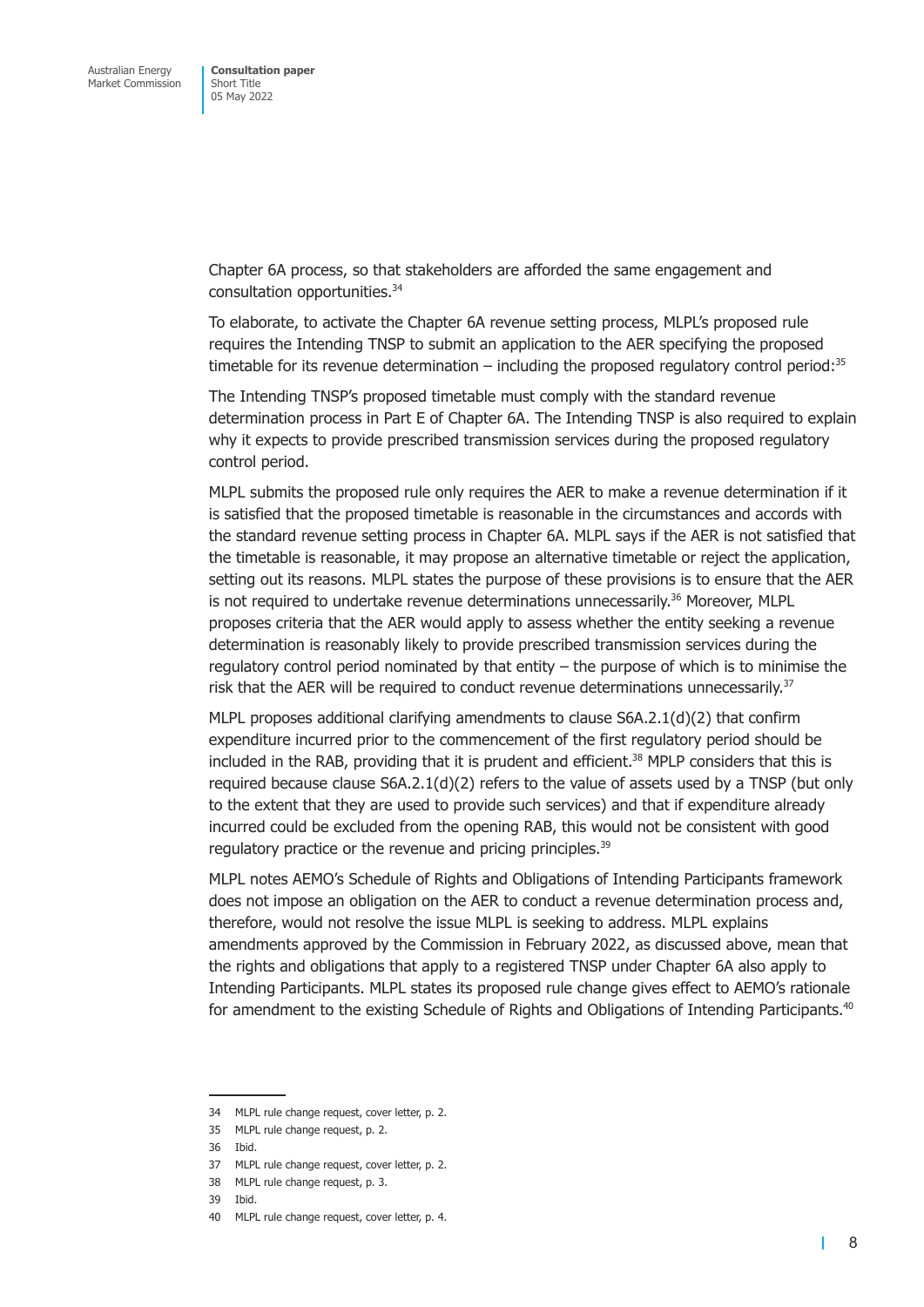More detail on the proposed rule amendments can be found in attachment 1 of MLPL's rule change request.<sup>41</sup>

<sup>41</sup> MLPL rule change request, pp. 7-19, see here: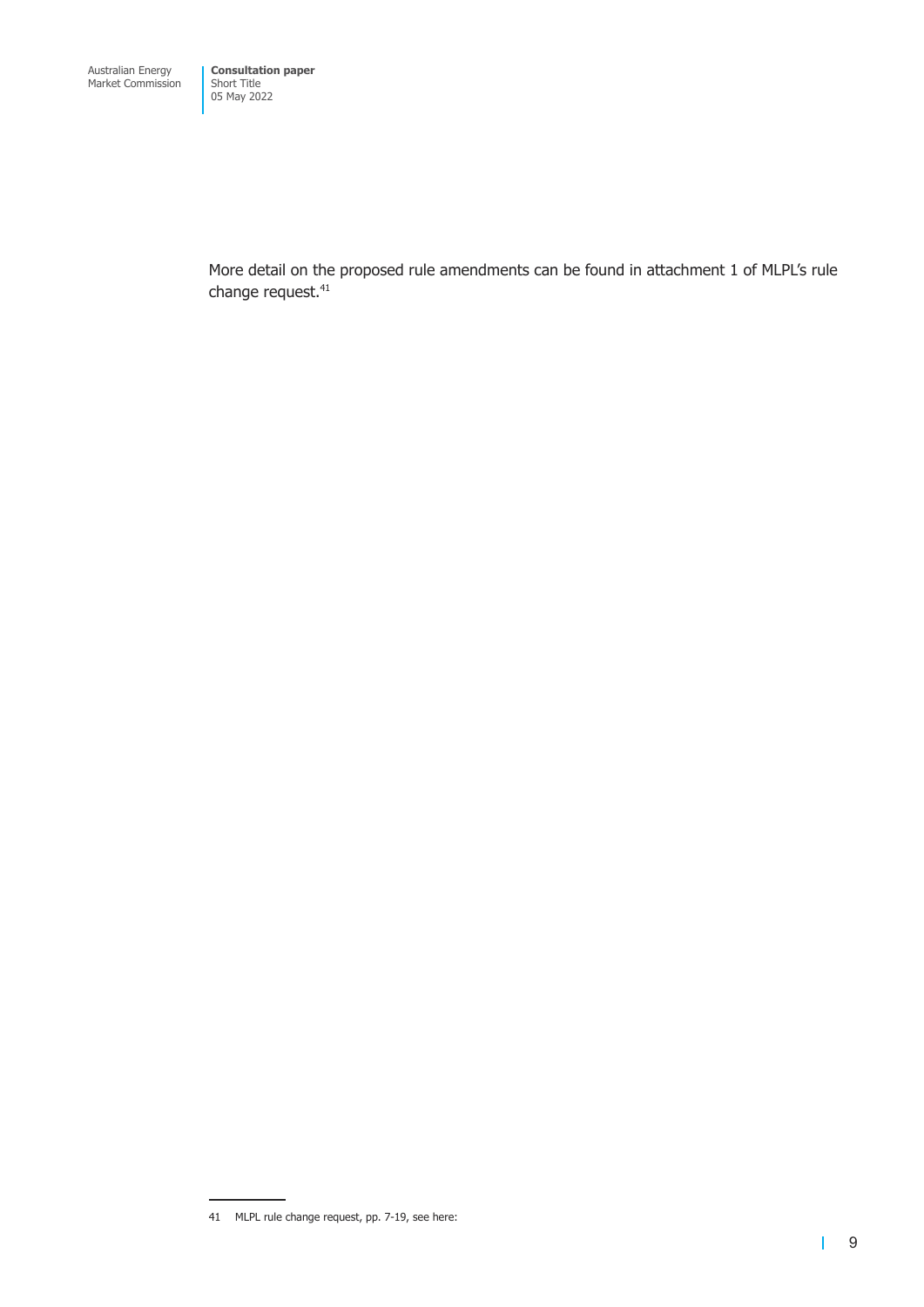# <span id="page-12-0"></span>4 ASSESSMENT FRAMEWORK

## 4.1 Achieving the NEO/NGO/NERO

Under the NEL the Commission may only make a rule if it is satisfied that the rule will, or is likely to, contribute to the achievement of the national electricity objective (NEO).<sup>42</sup> This is the decision making framework that the Commission must apply.

The NEO is: $43$ 

To promote efficient investment in, and efficient operation and use of, electricity services for the longer term interests of consumers of electricity with respect to -

- (a) price, quality, safety, reliability and security of supply of electricity; and
- (b) the reliability, safety and security of the national electricity system.

#### 4.2 Revenue and pricing principles

In addition to the NEO, the Commission must take into account the revenue and pricing principles in making a rule for or with respect to transmission system revenue and pricing and the principles to be applied, and procedures to be followed, by the AER in exercising or performing an AER economic regulatory function or power relating to the making of a transmission determination.44

The revenue and pricing principles are set out in section 7A of the NEL. The Commission considers the following revenue and pricing principles are the most relevant to this rule change request:

- A regulated network service provider should be provided with effective incentives in order to promote economic efficiency with respect to direct control network services the operator provides. The economic efficiency that should be promoted includes:
	- efficient investment in a distribution system or transmission system with which the operator provides direct control network services
	- the efficient provision of electricity network services
	- the efficient use of the distribution system or transmission system with which the operator provides direct control network services<sup>45</sup>
- Regard should be had to the economic costs and risks of the potential for under and over investment by a regulated network service provider in, as the case requires, a distribution system or transmission system with which the operator provides direct control network services.<sup>46</sup>

<sup>42</sup> Section 88 of the NEL.

<sup>43</sup> Section 7 of the NEL.

<sup>44</sup> Section 88B of the NEL refers to items 15 to 24 and 26I to 26J of Schedule 1 to the NEL, which cover transmission system revenue and pricing and regulatory economic methodologies.

<sup>45</sup> Section 7A(3) of the NEL.

<sup>46</sup> Section 7A(6) of the NEL.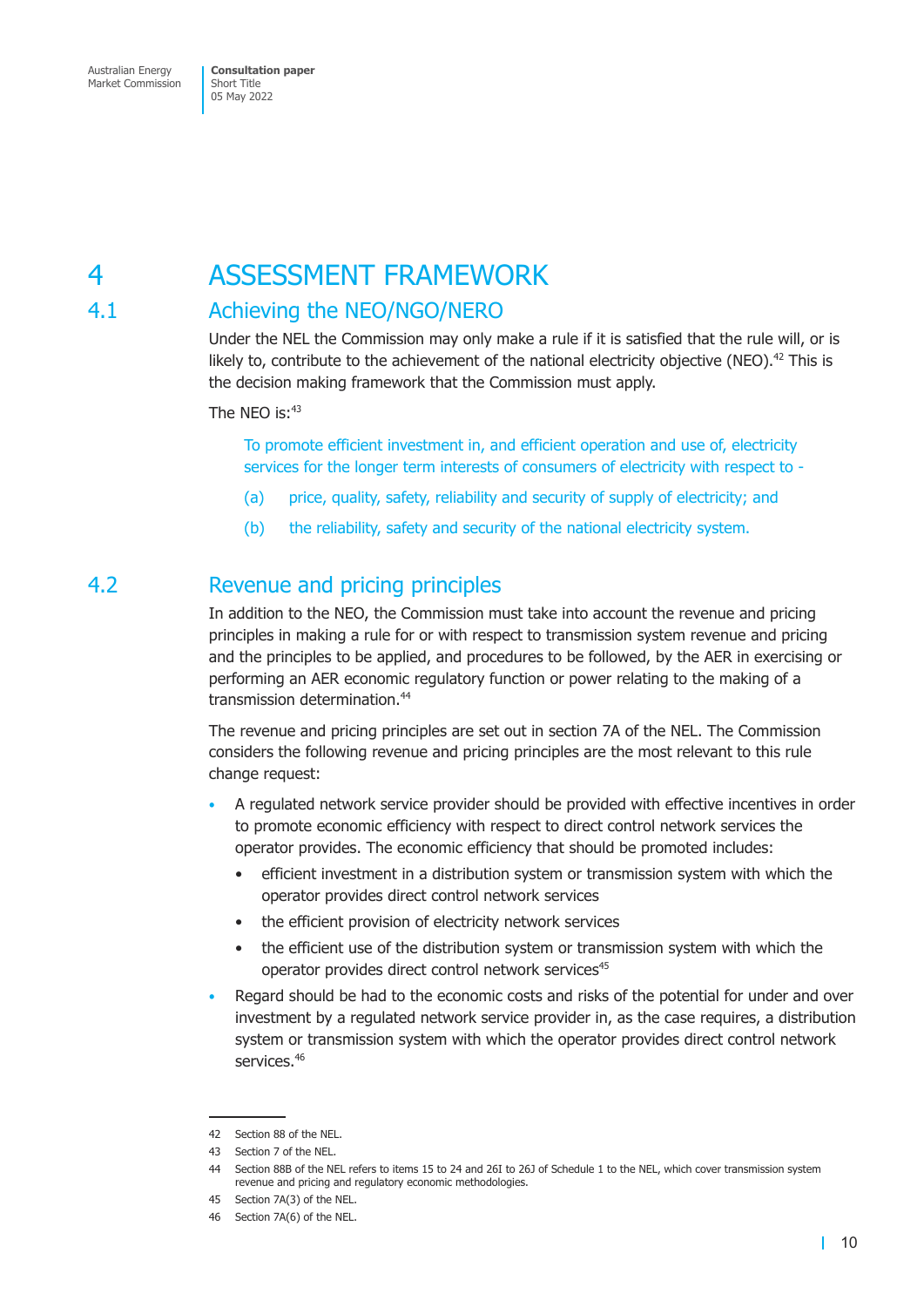## <span id="page-13-0"></span>4.3 Making a more preferable rule

Under s.91A of the NEL, the Commission may make a rule that is different (including materially different) to a proposed rule (a more preferable rule) if it is satisfied that, having regard to the issue or issues raised in the rule change request, the more preferable rule will or is likely to better contribute to the achievement of the NEO.

#### 4.4 Proposed assessment framework

The relevant aspects of the NEO in this instance are the promotion of efficient investment in, and efficient operation and use of, electricity services for the long-term interests of consumers with respect to price, reliability of the national electricity system, and reliability and quality of supply of electricity supply experienced by consumers.

The Commission is proposing to use the following assessment criteria to assess whether the proposed rules are likely to promote the NEO:

- **Concepts of efficiency** The regulatory framework should facilitate the efficient provision of electricity services, and promote efficient investment in transmission services. A key consideration in the Commission's assessment of the rule change request is whether the proposal is likely to contribute to the lowest possible total system cost, taking into account the revenue and pricing principles.<sup>47</sup> This includes the economic costs and risks of the potential for under-investment in the transmission system.
- **Risk allocation** Risks should be borne by, or allocated to, parties who are in the best position to manage them and have the incentives to do so. This ultimately leads to lower costs for consumers. The Commission will consider, for example, whether a revenue determination is a pre-requisite for Intending TNSPs to obtain finance from the capital markets.
- **Timing and uncertainty** The Commission will consider the potential costs of uncertainty for Intending TNSPs to recover their investment costs.
- **Cost and complexity** The Commission intends to consider whether the implementation and administrative costs arising from the rule change request are proportionate to the benefits.

<sup>47</sup> These principles are set out in NEL section 7A.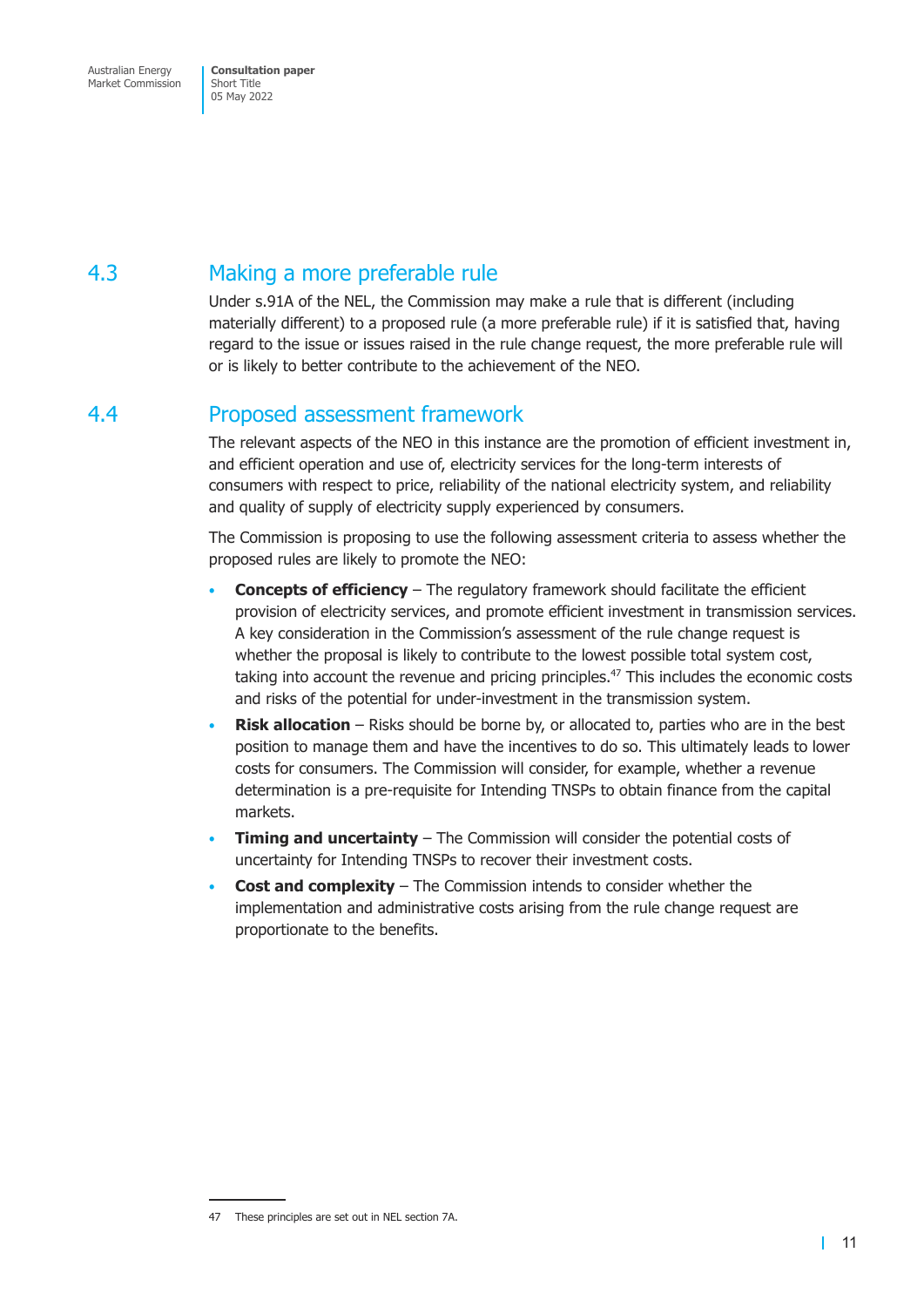# <span id="page-14-0"></span>5 ISSUES FOR CONSULTATION

Taking into consideration the assessment framework, several issues have been identified for initial consultation. Stakeholders are encouraged to comment on these issues as well as any other aspect of the rule change request or this paper, including the proposed assessment framework.

Key questions for this rule change request are:

- What's the problem MLPL is trying to solve? Is the problem definition clear? Is this a problem that needs to be addressed to promote the long term interest of consumers (section 5.1)?
- Is the proposed rule change the most effective solution to address the problem identified by MLPL, and are there any potential risks or unintended consequences (section 5.2)?
- What are alternative solutions to the problem?

#### 5.1 What's the problem MLPL is trying to solve?

MLPL says certainty in relation to the future revenue stream is a key pre-requisite to making a final investment decision to proceed with the Project Marinus through to construction. MLPL claims it, as well as other potential Intending TNSPs, cannot obtain project financing through capital markets if there is no certainty regarding its future revenue stream:<sup>48</sup>

For example, providers of equity and debt financing will want to assess the risk that the actual costs of completing the project will be higher than the AER's subsequent assessment of the project's regulatory asset base. As MLPL's project costs are likely to be in the order of \$3 billion (\$2021), the magnitude of the potential shortfall in the regulatory asset base could be highly material. If the AER's view on the regulatory asset base is unknown, commercial investors will not be willing to fund the project because the risk of financial loss would be too great.

MLPL notes this is not an issue faced by existing TNSPs who can access the contingent project mechanism under an existing regulatory determination (explained above).<sup>49</sup>

#### QUESTION 1: PROBLEM STATEMENT

- 1. Is the problem definition clear?
	- a. For example, to what extent does project financing through capital markets rely on greater certainty of cost recovery through the AER's revenue determination process?
- 2. Is there a risk that a failure to address this problem would have a significant negative economic impact and be inconsistent with long term interests of consumers (ie, the NEO)?

<sup>48</sup> MLPL rule change request, cover letter, p. 2.

<sup>49</sup> MLPL rule change request, p. 1.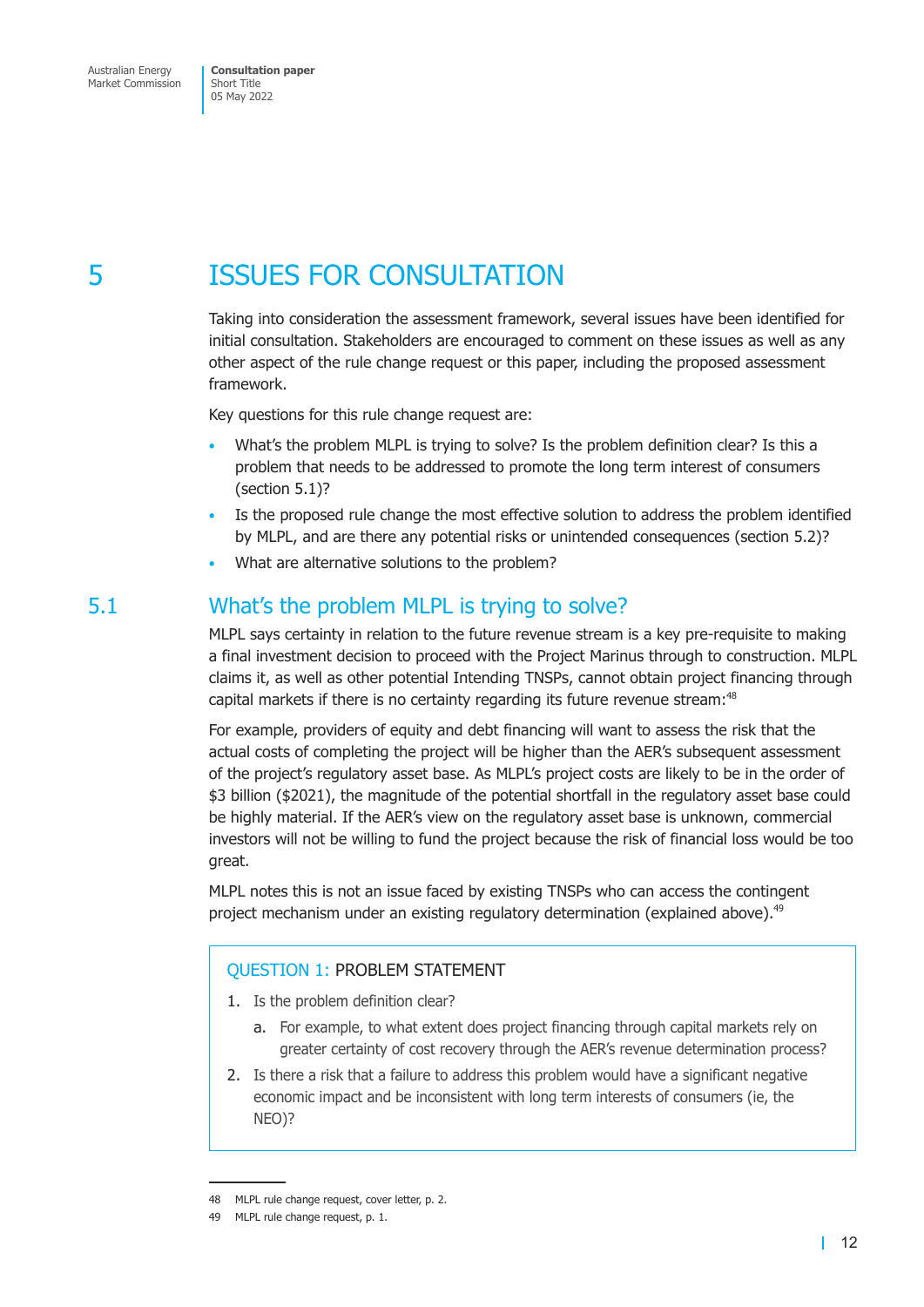<span id="page-15-0"></span>3. Should a rule be limited to intending TNSPs that are delivering actionable ISP projects, or should it have broader application?

#### 5.2 Does MLPL's proposed solution address the problem?

To address the above problem, MLPL seeks to enable the AER to make a revenue determination for Intending TNSPs, including Marinus Link. MLPL's proposed rule amendments are outlined in section 3.2 above and attachment 1 of its rule change request.

#### QUESTION 2: PROPOSED SOLUTION

- 1. Are MLPL's proposed ru[le amendme](#page-9-1)nts appropriate to address the problem?
- 2. Is there a risk of any unintended consequences in implementing MLPL's proposed solution of both applying NER chapter 6A to Intending TNSPs and, more specifically, MLPL's proposed amendment' to clause S6A.2.1(d)(2)?
	- a. For example, does MLPL's proposal sufficiently address the risk of opening up the opportunity for a range of Intending TNSPs to lodge network revenue proposals for uncertain projects to the AER?

## 5.3 What are the alternatives?

The Commission may explore possible alternatives to MLPL's proposal as part of our consultation process and assessment.

For example, rather than amending these two regulatory mechanisms to accommodate Intending TNSPs, the apparent gap in the regulatory framework could potentially be addressed by creating a new regulatory mechanism as a 'bridge' for Intending TNSPs to establishing a RAB under Schedule 6A.2. This approach would avoid the need to complicate other parts of the Chapter 6A framework – and avoid the risk of any potential unintended consequences.

Schedule 6A.2 of the NER is the regulatory mechanism designed to establish a RAB for a transmission system that has not been the subject of a revenue determination, so that the economic regulation framework can then apply.

#### QUESTION 3: ALTERNATIVE SOLUTIONS

- 1. Are there more appropriate solutions to address the problem identified by MLPL? For example, what could a new 'bridging' mechanism look like under the broader NER Chapter 6A framework?
	- a. Should this solution be limited to actionable ISP projects?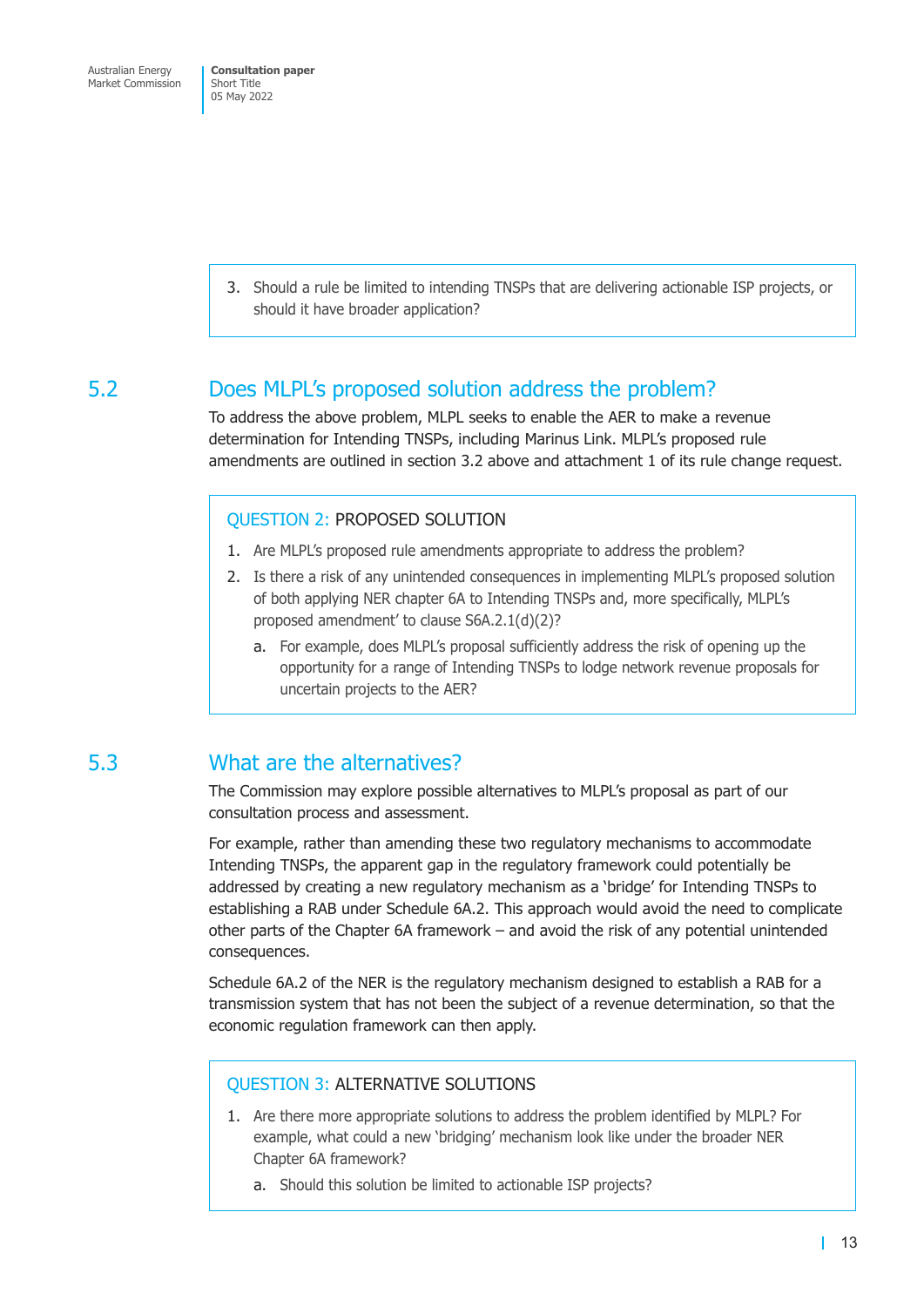- 2. Is there a risk of any unintended consequences associated with the alternative solution/s?
- 3. Are there other mechanisms to address the risk of speculative submissions for revenue determinations by Intending TNSPs.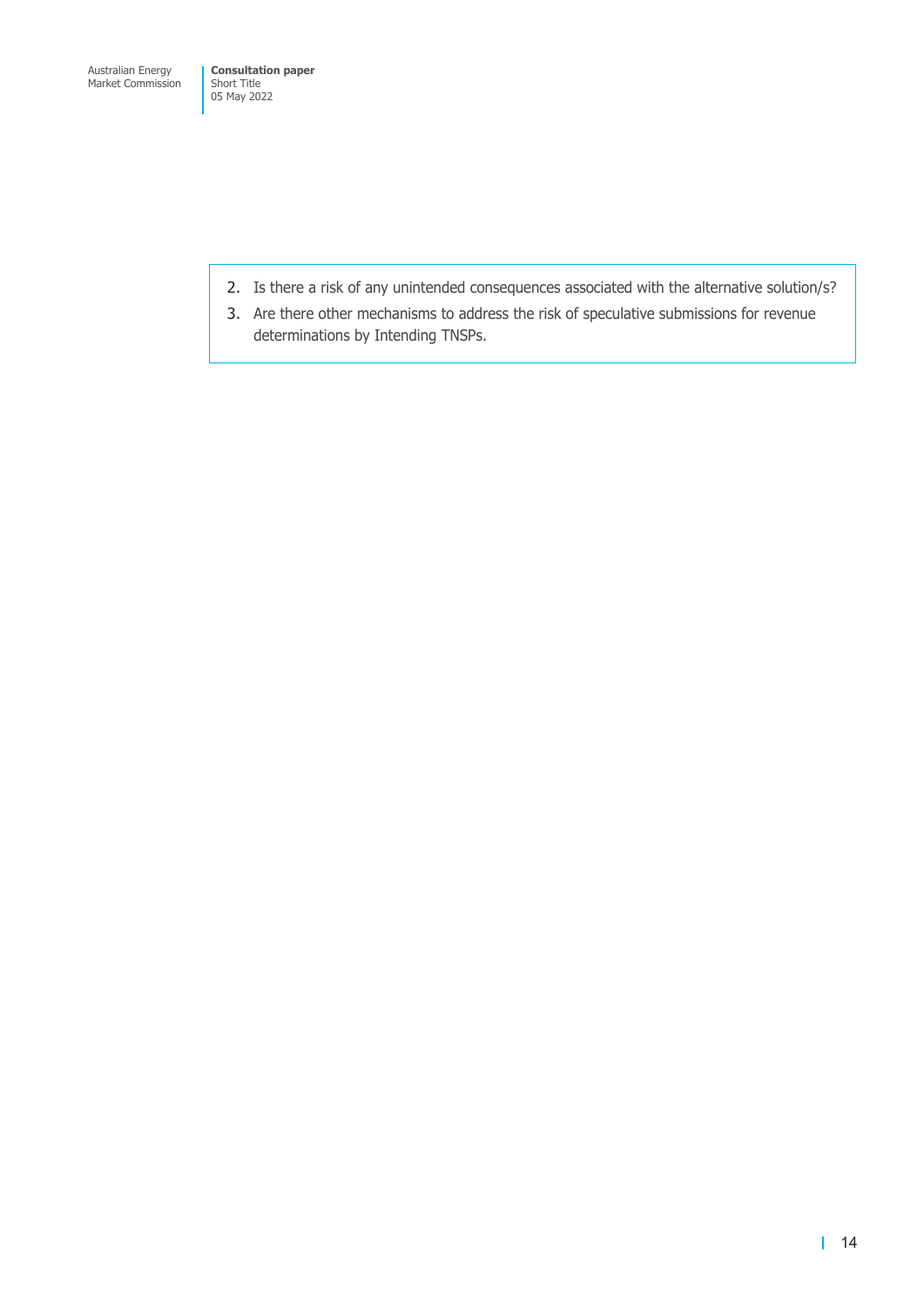# <span id="page-17-0"></span>6 CONSULTATION PROCESS

Submissions to this consultation paper are due by 2 June 2022. The key project milestones are highlighted in the table below.

**Table 6.1: Key Dates** 

| <b>MILESTONE</b>                    | <b>DATE (INDICATIVE)</b> |
|-------------------------------------|--------------------------|
| Close of first round submissions    | 2 June 2022              |
| AEMC to publish draft determination | 4 August 2022            |
| Close of second round submissions   | 15 September 2022        |
| AEMC to publish final determination | 27 October 2022          |

## 6.1 Lodging a submission

Written submissions on the rule change request must be lodged with Commission by 2 June 2022 online via the Commission's website, www.aemc.gov.au, using the "lodge a submission" function and selecting the project reference code ERC0343.

The submission must be on letterhead (if submitted on behalf of an organisation), signed and dated.

Where practicable, submissions should be prepared in accordance with the Commission's quidelines for making written submissions on rule change requests. $50$  The Commission publishes all submissions on its website, subject to a claim of confidentiality.

All enquiries on this project should be addressed to Viashin Govender on (02) 8296 7800 or viashin.govender@aemc.gov.au.

<sup>50</sup> This guideline is available on the Commission's website www.aemc.gov.au.